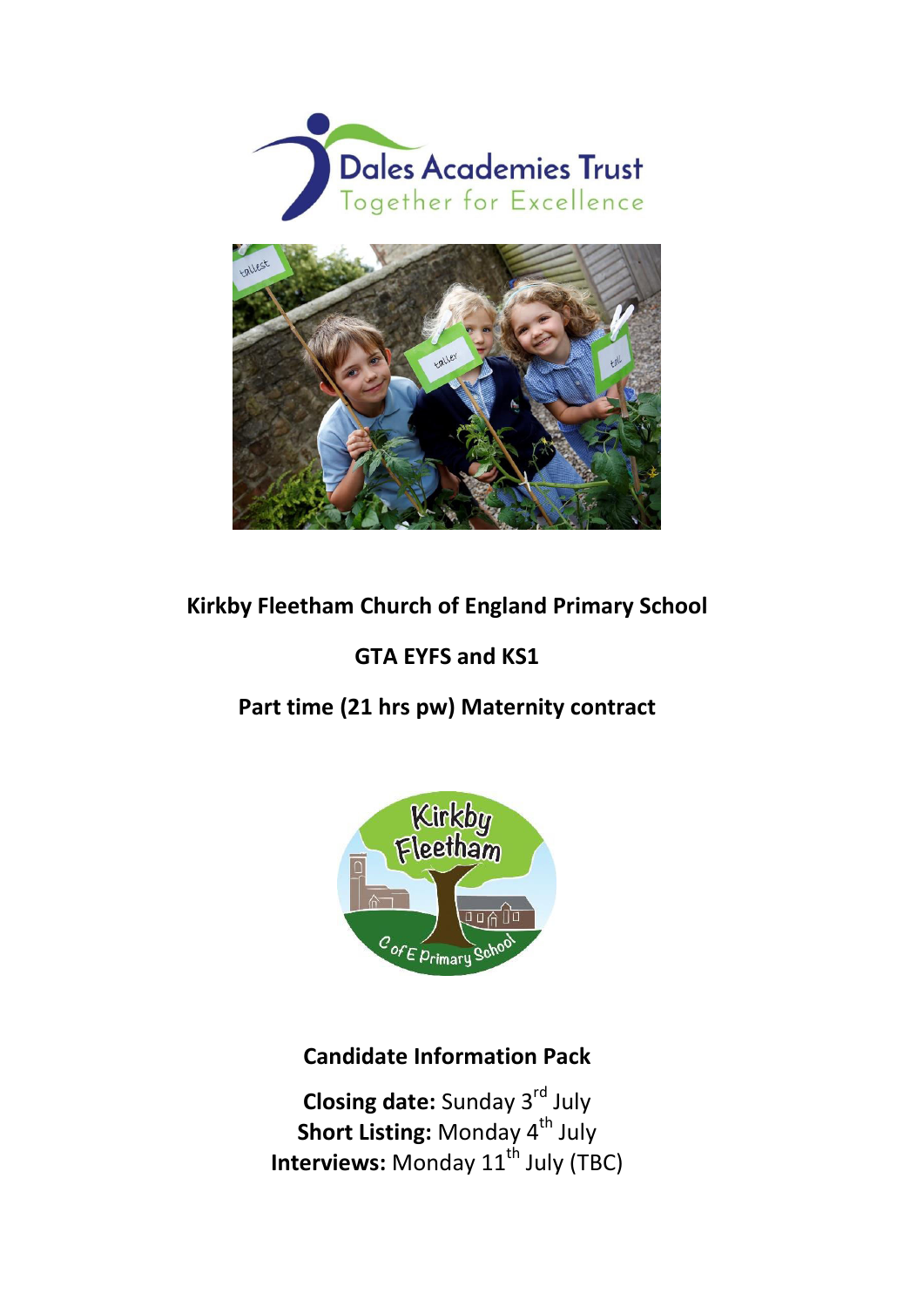



# **Welcome to Dales Academies Trust, North Yorkshire**

*Dear candidate* 

*Thank you for taking your time to download our application pack and expressing your interest in the position of General Teaching Assistant in class one at Kirkby Fleetham Church of England Primary School, a school within Dales Academies Trust (Dales).* 

*This pack has been developed to provide you with a summary of all the information you need to consider when applying for a job within Dales.* 

*Within the pack you will find a job description, a person specification, information about the school and the Trust, as well as details of how to apply for this post should you choose to make an application.* 

*We wish you every success with your application and we look forward to meeting you in the near future.* 

**Damian Chubb**  CEO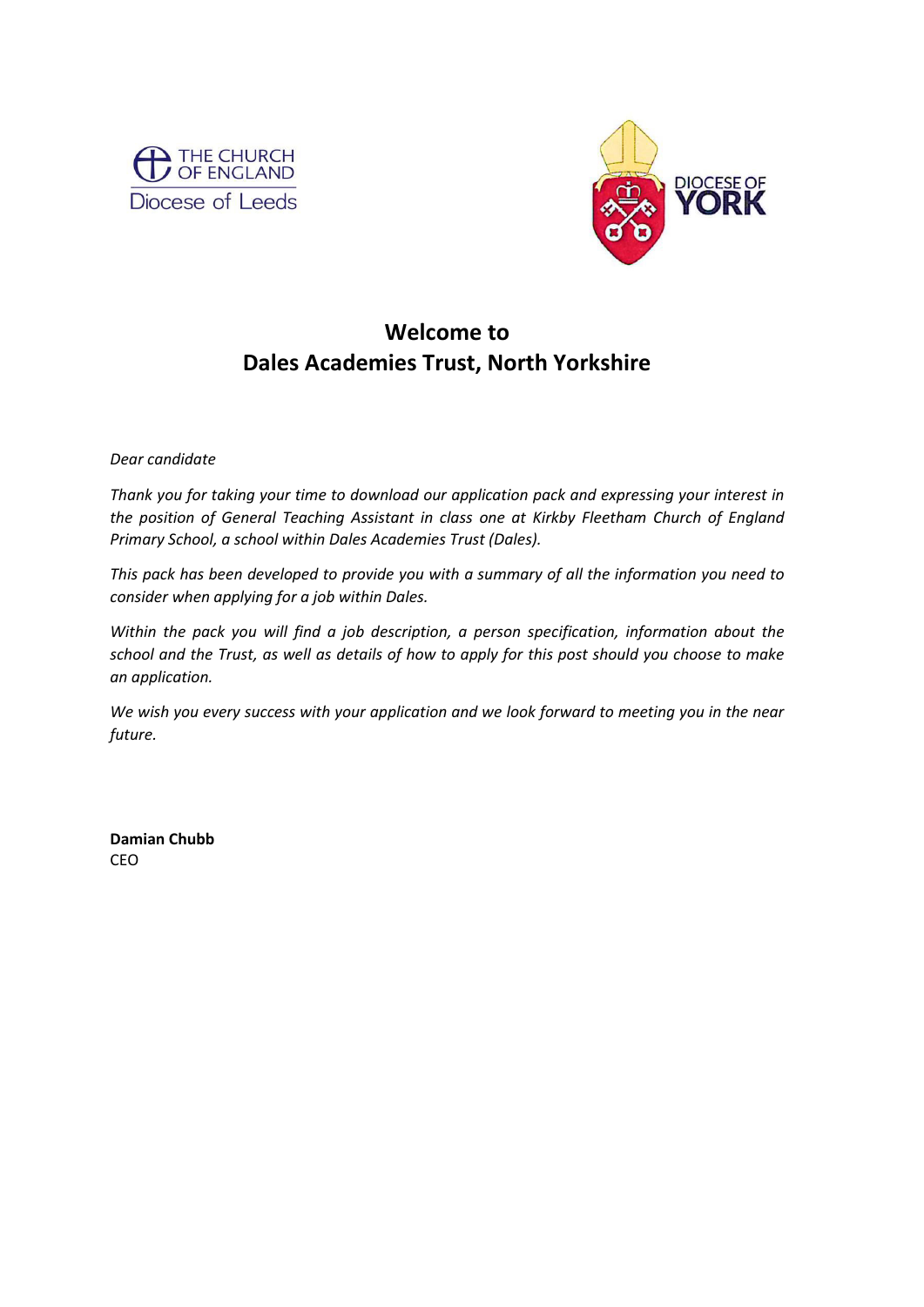

### **GTA Grade C (2-4) for EYFS KS1 Required for Tuesday 6th September Part time 21 hrs Maternity Cover**

**Minimum Age Requirement** N/A

**Contract Type** Maternity cover **Weekend Working N/A**<br> **Application Closing Date Sunday 3<sup>rd</sup> July Application Closing Date Salary Range Salary Range Accord Pay Structure Shortlisting Date Monday 4<sup>th</sup> July 9am Interview Date Monday 11<sup>th</sup> July (TBC)** 

**Grade/Band** GTA, Grade C, Scale point 2-4 (£18,516 - £19264 pro rata) **Vacancy Hours** Part-time position variable (17- 21) hours per week – commencing 21hrs, Term Time Only **Working hours** 5 mornings and Tuesday and Thursday afternoons **Venue for Interview <b>Kirkby Fleetham Church of England Primary School** 

#### **Advert Details**

The Head Teacher and Governors of Kirkby Fleetham Church of England Primary School are seeking to appoint an, enthusiastic and inspirational GTA to work in our very small nursery, reception and KS1 class. The contract is for maternity cover and is expected to end July 2023. We are also advertising for a GTA to cover breakfast club from 8am each morning, and this post could be combined with that.

#### *We are looking for a candidate who is:*

- An enthusiastic and hard-working team player
- Energetic, motivated, positive with a can-do attitude Committed to high-standards and expectations
- Creative, interesting and willing to take risks
- Resilient and flexible
- Personable with a good sense of humour
- Willing to support the Christian ethos of the school

#### *What we can offer:*

- Happy and welcoming pupils, staff, governors and parents
- Pupils with good behaviour and a thirst for knowledge
- A warm, collegiate and supportive environment in which to work, learn and develop
- Opportunity to work in collaboration with other schools and be part of the establishment of the Dales Academies Trust
- A chance to be part of a caring, Christian environment with exciting visions for the future

The successful candidate will become part of a team that is enthusiastically driving the schools forward and building upon their achievements and strengths. We are a warm, inclusive family school with a strong Christian ethos, a sense of community and a commitment to excellence for all children in our care. We aim to ensure that our children feel safe, happy and achieve their potential as a unique individual and as a learner. Christian values are at the heart of all that we do.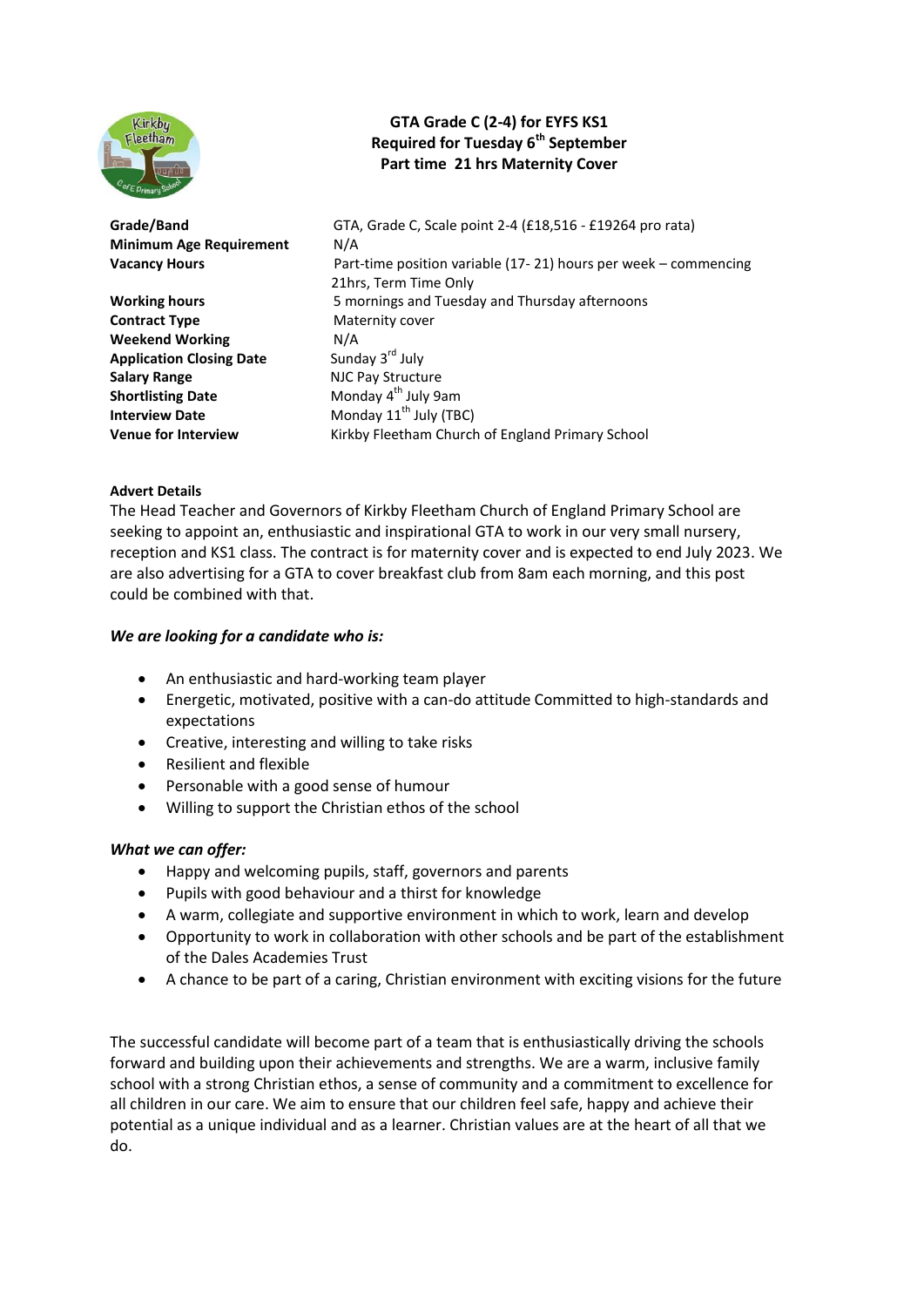We are committed to safeguarding and promoting the welfare of children, young people and vulnerable adults. We expect all staff and volunteers to share this commitment. The school is also committed to safer recruitment procedures. This post is subject to an Enhanced Disclosure and Barring Check.

**We welcome visitors to our lovely school would really like to meet you prior to your** 

**application. If you would like to request an application pack or arrange a visit to the school, please contact the school office and speak to Mrs Kat Hunter (01609 748431 or email kfadmin@eckf.dalesmat.org).** 



### **Background**

### **Dales Academies Trust**

Dales Academies Trust is a Multi Academy Trust (MAT), with sponsor status, for the northern church schools of the Anglican Dioceses of Leeds and York.

As with the other church MATs across both dioceses, the Trust is open to church and non-church schools with a core purpose of providing an inclusive education for children of any ability, culture, gender, sexuality, faith or no faith. The ethos will be derived from and informed by the Church of England's commitment to education and schooling over more than 200 years.

To date Dales consists of the following schools:

- All Saints Church of England Academy . (Secondary)
- 
- 
- Eppleby Forcett Church of England Primary School
- East Cowton Church of England Primary School
- Ainderby Steeple Church of England Primary School
- Carnagill Primary School
- Kirkby Fleetham Church of England Primary **School**
- Barton Church of England Primary School Middleton Tyas Church of England Primary School
- Croft Church of England Primary School Ravensworth Church of England Primary School
	- Richmond Church of England Primary & Nursery School
	- South Otterington Church of England Primary **School**
	- Thornaby Church of England Primary
	- St Francis of Assisi Church of England Primary school

### **Kirkby Fleetham CE School**

Our vision statement 'Building Futures with love' is at the heart of all we do and our staff are committed to ensuring that all children are able to be the very best that they can be. We provide an exciting, rich and varied curriculum to challenge and inspire our pupils and give them every

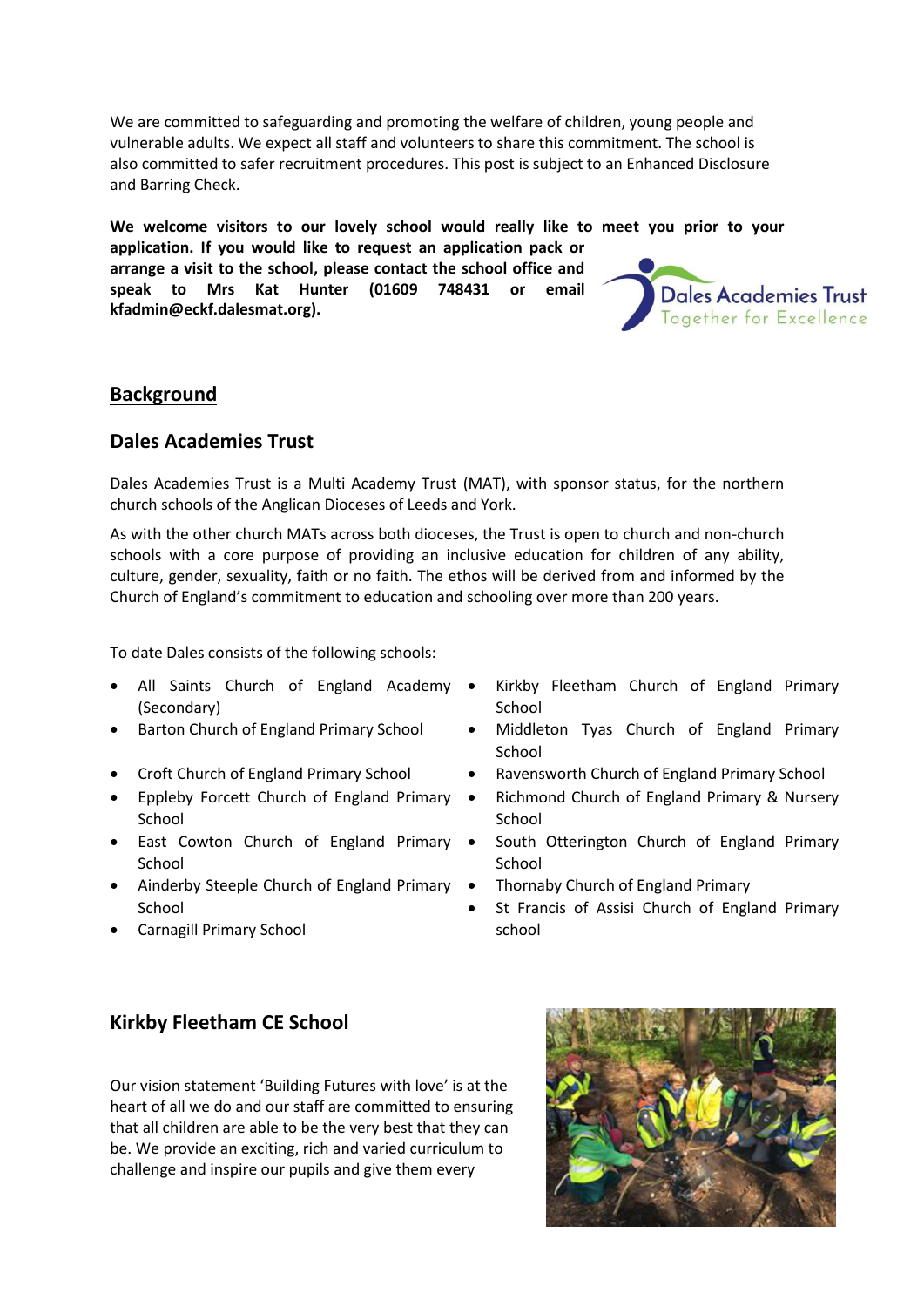opportunity to flourish. Recently judged to be good by Ofsted, we value academic and personal success and have high expectations of behaviour and effort. Our children have fun together and work hard together.

Our school is a very happy and unique small school providing Nursery places and wrap around care for children from 3 – 11 years. We work in close collaboration with Ravensworth, East Cowton and Barton Church of England Schools under the leadership of one Headteacher and one leadership team, whilst ensuring that the individual identities of each school are cherished.

School Leaders work together to provide an exceptional curriculum and enrichment opportunities and we believe that every child should be encouraged to achieve the highest standards possible, in an atmosphere where all success, great or small, is properly celebrated.

Our School is a charming Victorian building located in the picturesque village of Kirkby Fleetham in North Yorkshire. It is 8 miles to the west of Northallerton and 5 miles north of Bedale, just a few minutes' drive from the A1.

There is an active Friends of the School organisation, and parents are actively involved in school life.

Visits to school are welcome and encouraged. Please telephone the school secretary, Mrs Kat Hunter to arrange a convenient time. Completed application forms should be returned by email to kfadmin@eckf.dalesmat.org by Sunday 3<sup>rd</sup> July.

It is expected that *interviews* for the post will be held on Monday 11<sup>th</sup> July 2022. Please alert referees that we may request references at short notice.

The following headings may be helpful in completing your letter of application.

- Qualifications for the post.
- Experience and how this may apply to the post.
- Personal strengths, abilities and skills in support of your application.

Details of the interview arrangements will be sent out to those on the shortlist. Thank you in advance for completing your application. If you have not heard from us by 8/7/22, please assume you have not been successful this time.

Yours sincerely

Helen Dudman

Mrs Helen Dudman Head Teacher

In relation to Data Protection, Information Security and Confidentiality, all staff are required to comply with the school's policies and supporting documentation in respect of these issues.

#### **Terms and Conditions**

The employer for this post is the Dales Academies Trust.

The post is based at Kirkby Fleetham C E Primary School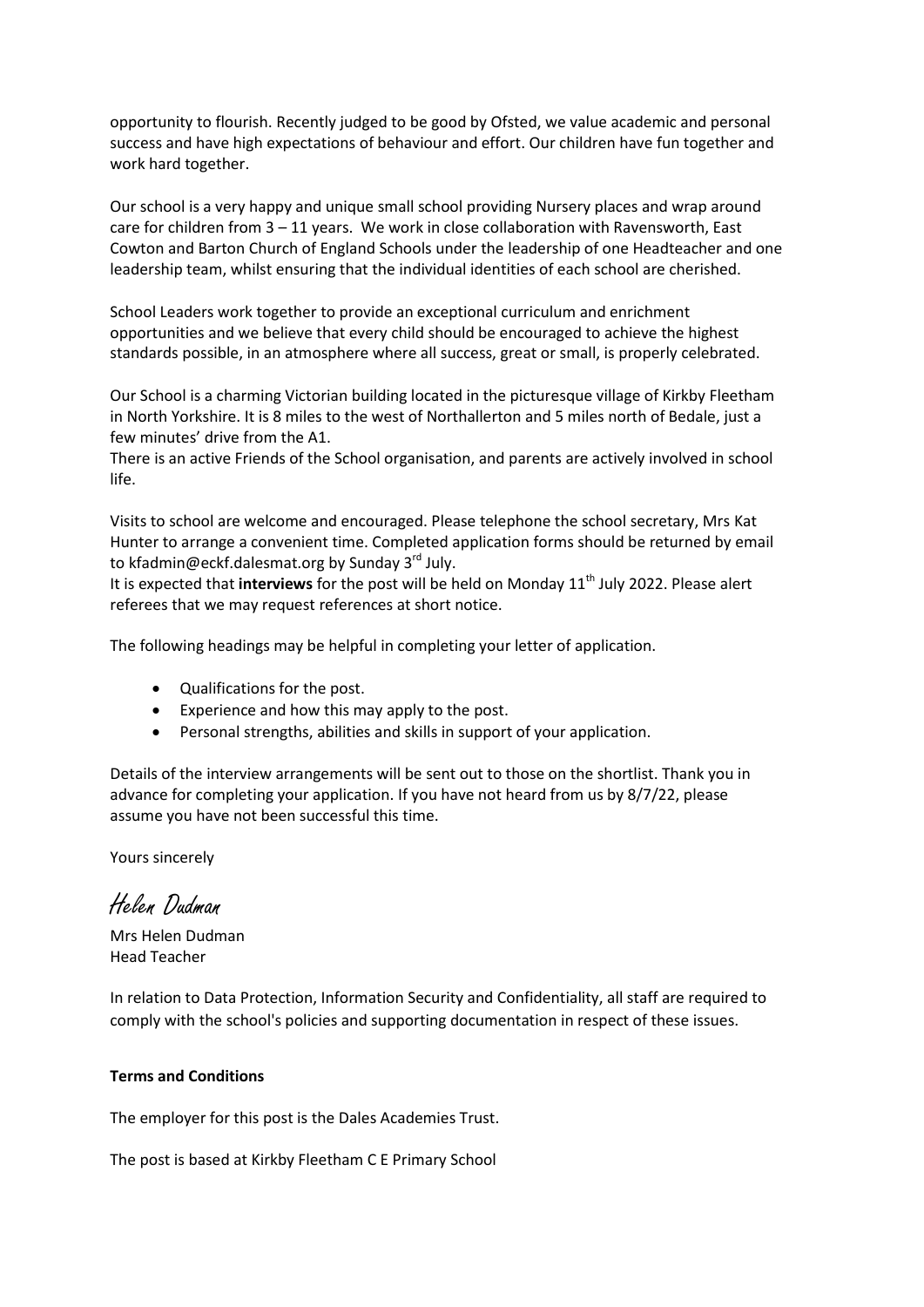An Enhanced DBS is required for this post.

**Closing date:** Sunday 3rd July **Short Listing: Monday 4<sup>th</sup> July Interviews:** Monday 11<sup>th</sup> July (TBC)

If you would like to apply for this position, please complete the application form and submit it to [kfadmin@eckf.dalesmat.org](mailto:kfadmin@eckf.dalesmat.org)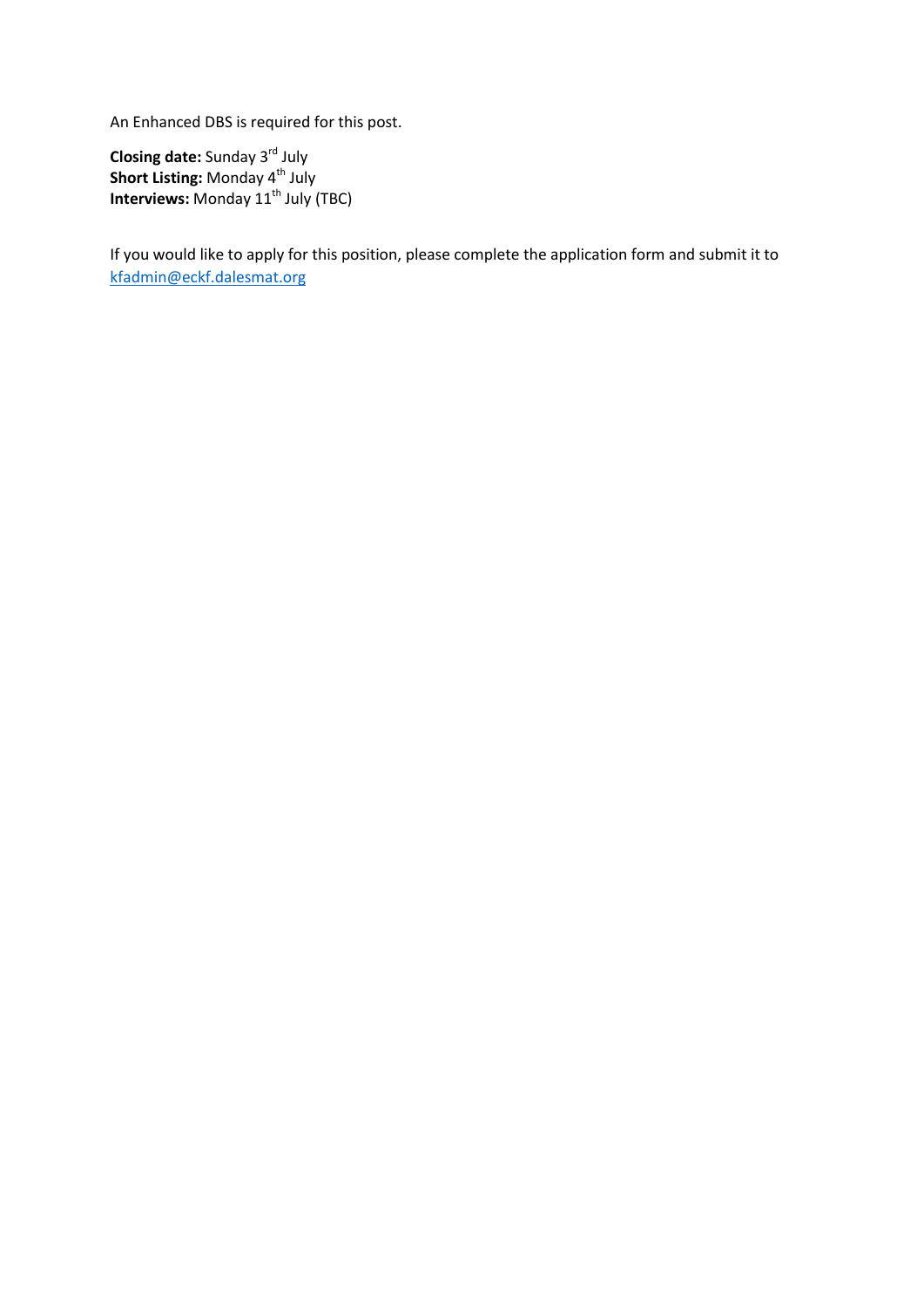### **JOB DESCRIPTION**

| POST:                                                                                      | <b>General Teaching Assistant (GTA)</b>                                                                                                                                                                                                                                                                                                                                                                                                                                                                                                                                                                                                                                                                                                                                                                                                                                                                   |  |  |  |
|--------------------------------------------------------------------------------------------|-----------------------------------------------------------------------------------------------------------------------------------------------------------------------------------------------------------------------------------------------------------------------------------------------------------------------------------------------------------------------------------------------------------------------------------------------------------------------------------------------------------------------------------------------------------------------------------------------------------------------------------------------------------------------------------------------------------------------------------------------------------------------------------------------------------------------------------------------------------------------------------------------------------|--|--|--|
| <b>GRADE:</b>                                                                              | Band C                                                                                                                                                                                                                                                                                                                                                                                                                                                                                                                                                                                                                                                                                                                                                                                                                                                                                                    |  |  |  |
| <b>RESPONSIBLE TO:</b>                                                                     | Line Manager - Executive Headteacher                                                                                                                                                                                                                                                                                                                                                                                                                                                                                                                                                                                                                                                                                                                                                                                                                                                                      |  |  |  |
| <b>STAFF MANAGED:</b>                                                                      | <b>None</b>                                                                                                                                                                                                                                                                                                                                                                                                                                                                                                                                                                                                                                                                                                                                                                                                                                                                                               |  |  |  |
| <b>POST REF:</b>                                                                           | <b>Teaching Assistants</b>                                                                                                                                                                                                                                                                                                                                                                                                                                                                                                                                                                                                                                                                                                                                                                                                                                                                                |  |  |  |
| <b>JOB PURPOSE:</b>                                                                        | To work with teachers to support teaching and learning by working<br>with individuals or small groups of pupils under the direction of<br>teaching staff, and may be responsible for some learning activities<br>within the overall teaching plan. May work in the classroom or<br>appropriate location within the school, with access to support and<br>guidance as required.                                                                                                                                                                                                                                                                                                                                                                                                                                                                                                                            |  |  |  |
| <b>ACCOUNTABILITIES / MAIN RESPONSIBILITIES</b>                                            |                                                                                                                                                                                                                                                                                                                                                                                                                                                                                                                                                                                                                                                                                                                                                                                                                                                                                                           |  |  |  |
| <b>Supporting Learning</b><br>&<br><b>Development</b>                                      | Support pre planned learning activities as directed by the<br>teacher<br>Using agreed structured observation as directed by the class<br>teacher to feedback on learning, behaviour, participation and<br>achievement, to support the planning and evaluation of the<br>learning process in respect of groups and individual students<br>Interact with pupils in ways that support the development of<br>their ability to think and learn, including the use of careful<br>questioning<br>Assist teachers in the implementation of appropriate behaviour<br>management and teaching & learning strategies<br>Support pupils in their social and emotional wellbeing, in<br>implementing related programmes, including social, health and<br>physical needs<br>Assist in escorting and supervising pupils on educational visits<br>and out of school activities<br>Undertake break supervision as required |  |  |  |
| <b>Communication</b>                                                                       | • Under the general direction of the teacher participate in<br>establishing and maintaining effective relationships with pupils,<br>parents/carers and with other agencies/professionals<br>Communicate effectively with all pupils, families, carers and<br>other agencies / professionals                                                                                                                                                                                                                                                                                                                                                                                                                                                                                                                                                                                                               |  |  |  |
| <b>Sharing information</b>                                                                 | Share information confidentially about pupils with teachers<br>and other professional as required<br>Pay due regard to professional boundaries, maintaining<br>appropriate levels of confidentiality<br>Participate in staff meetings as required                                                                                                                                                                                                                                                                                                                                                                                                                                                                                                                                                                                                                                                         |  |  |  |
| <b>Safeguarding and</b><br><b>Promoting the Welfare of</b><br><b>Children/Young People</b> | Carry out tasks associated with pupils' personal hygiene,<br>(including personal intimate care) and welfare, including physical<br>and medical needs, whilst encouraging independence<br>Be responsible for promoting and safeguarding the welfare of<br>$\bullet$<br>pupils in line with policy and legislation, raising concerns as<br>appropriate                                                                                                                                                                                                                                                                                                                                                                                                                                                                                                                                                      |  |  |  |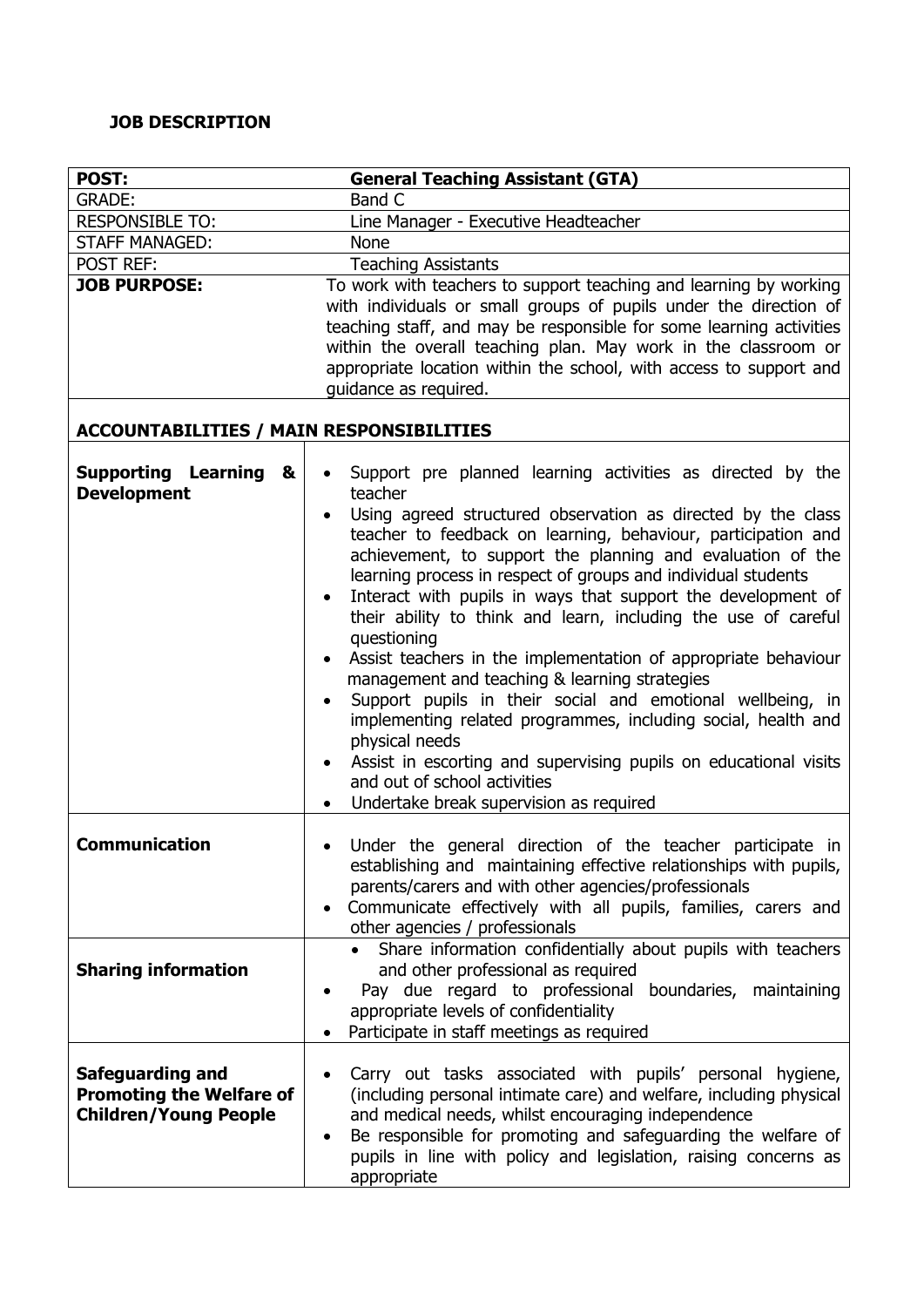| <b>Administration/Other</b>               | Prepare classroom materials and learning areas, and undertake<br>minor clerical duties e.g. photocopying and displaying pupils<br>work<br>Support the use of ICT and adhere to relevant policies<br>Supervise and provide access arrangements for pupils sitting<br>internal and external examinations<br>and tests as required,<br>ensuring that examinations comply with the Examination Board<br>Regulations<br>• Participate in appraisal, training and other learning activities                                                                         |  |  |
|-------------------------------------------|---------------------------------------------------------------------------------------------------------------------------------------------------------------------------------------------------------------------------------------------------------------------------------------------------------------------------------------------------------------------------------------------------------------------------------------------------------------------------------------------------------------------------------------------------------------|--|--|
| <b>Health &amp; Safety</b>                | Be aware of and implement your health and<br>safety<br>$\bullet$<br>responsibilities as an employee and where appropriate any<br>additional<br>specialist or managerial<br>health and<br>safety<br>responsibilities as defined in the Health and Safety policy and<br>procedure<br>Work with colleagues and others to maintain health, safety and<br>welfare within the working environment                                                                                                                                                                   |  |  |
| <b>Data Protection</b>                    | To comply with the Dales Academies Trust's policies and<br>$\bullet$<br>supporting documentation in relation to Information Governance<br>this includes Data<br>Protection, Information Security<br>and<br>Confidentiality                                                                                                                                                                                                                                                                                                                                    |  |  |
| <b>Equalities</b>                         | Promote inclusion and acceptance of all pupils<br>$\bullet$<br>Within own area of responsibility work in accordance with the<br>aims of the Equality policy, treating people with respect for their<br>diversity, culture and values                                                                                                                                                                                                                                                                                                                          |  |  |
| <b>Customer Service</b><br>Date of Issue: | The Dales Academies Trust requires a commitment to equity of<br>access and outcomes, this will include due regard to equality,<br>diversity, dignity, respect and human rights and working with<br>others to keep vulnerable people safe from abuse and<br>mistreatment<br>The Dales Academies Trust requires that staff offer the best level<br>$\bullet$<br>of service to their customers and behave in a way that gives<br>them confidence. Customers will be treated as individuals, with<br>respect for their diversity, culture and values<br>June 2022 |  |  |
|                                           |                                                                                                                                                                                                                                                                                                                                                                                                                                                                                                                                                               |  |  |

Dales Academies Trust is committed to safeguarding and promoting the welfare of our pupils and young people. We have a robust Child Protection Policy and all staff will receive training relevant to their role at induction and throughout employment with the Trust. We expect all staff and volunteers to share this commitment. This post is subject to a satisfactory enhanced Disclosure and Barring Service criminal records check for work with children.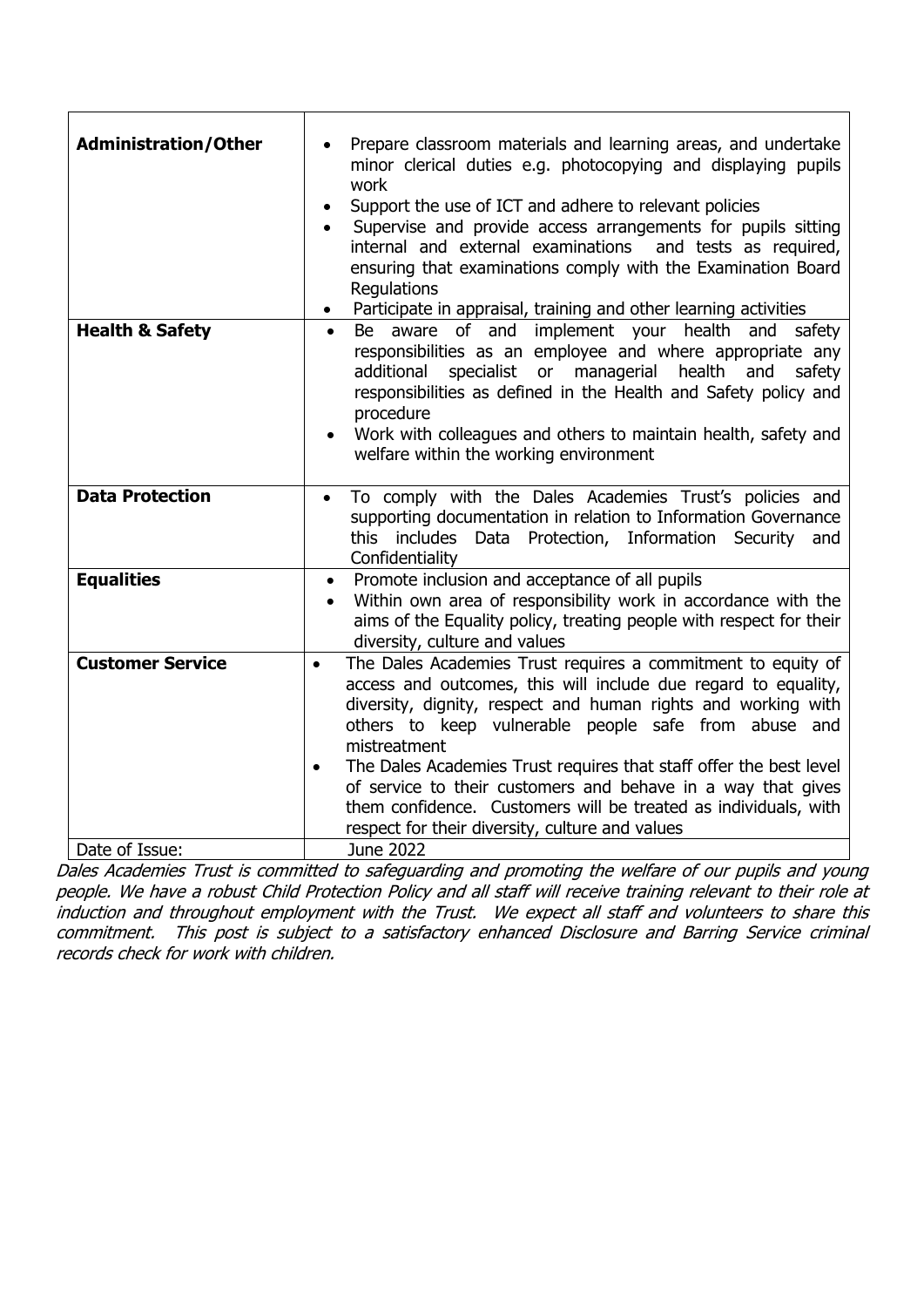### **PERSON SPECIFICATION**

## **JOB TITLE: General Teaching Assistant**

| <b>Essential upon appointment</b>                                                                                                                                                                                                            | <b>Desirable on appointment</b> (if not attained, development may<br>be provided for successful candidate)                                                                                                                                   |
|----------------------------------------------------------------------------------------------------------------------------------------------------------------------------------------------------------------------------------------------|----------------------------------------------------------------------------------------------------------------------------------------------------------------------------------------------------------------------------------------------|
| <b>Knowledge</b>                                                                                                                                                                                                                             |                                                                                                                                                                                                                                              |
| An awareness of child/young person's development and learning<br>An understanding that children/Young people have differing needs                                                                                                            | Good understanding of child development and learning<br>processes<br>Knowledge of Behaviour management techniques<br>Knowledge of Child Protection and Health & Safety policies<br>and procedures<br>Knowledge of the Early years curriculum |
| <b>Experience</b>                                                                                                                                                                                                                            | Experience of working within a KS1 or Early Years setting                                                                                                                                                                                    |
| • Experience appropriate to working with children in a learning environment                                                                                                                                                                  |                                                                                                                                                                                                                                              |
|                                                                                                                                                                                                                                              |                                                                                                                                                                                                                                              |
| <b>Qualifications</b>                                                                                                                                                                                                                        |                                                                                                                                                                                                                                              |
| • Relevant NVQ Level 2 qualification or equivalent                                                                                                                                                                                           | Relevant NVQ level 3                                                                                                                                                                                                                         |
|                                                                                                                                                                                                                                              | Paediatric first aid training                                                                                                                                                                                                                |
| <b>Occupational Skills</b>                                                                                                                                                                                                                   | <b>Basic ICT Skills</b>                                                                                                                                                                                                                      |
| Good written and verbal communication skills: able to communicate                                                                                                                                                                            |                                                                                                                                                                                                                                              |
| effectively and clearly and build relationships with a range of staff,                                                                                                                                                                       |                                                                                                                                                                                                                                              |
| children, young people, their families and carers                                                                                                                                                                                            |                                                                                                                                                                                                                                              |
| Good reading, writing and numeracy Skills                                                                                                                                                                                                    |                                                                                                                                                                                                                                              |
| <b>Personal Qualities</b>                                                                                                                                                                                                                    |                                                                                                                                                                                                                                              |
| Demonstrable interpersonal skills.                                                                                                                                                                                                           | Creativity                                                                                                                                                                                                                                   |
| Ability to work successfully in a team.                                                                                                                                                                                                      | Sense of humour                                                                                                                                                                                                                              |
| Confidentiality<br>$\bullet$                                                                                                                                                                                                                 |                                                                                                                                                                                                                                              |
| Flexibility                                                                                                                                                                                                                                  |                                                                                                                                                                                                                                              |
| Able to use own initiative                                                                                                                                                                                                                   |                                                                                                                                                                                                                                              |
| <b>Other Requirements</b><br><b>Enhanced DBS Clearance</b><br>To be committed to the school's policies and ethos<br>To be committed to Continuing Professional Development<br>$\bullet$<br>Motivation to work with children and young people |                                                                                                                                                                                                                                              |
| Ability to form and maintain appropriate relationships and personal<br>$\bullet$                                                                                                                                                             |                                                                                                                                                                                                                                              |